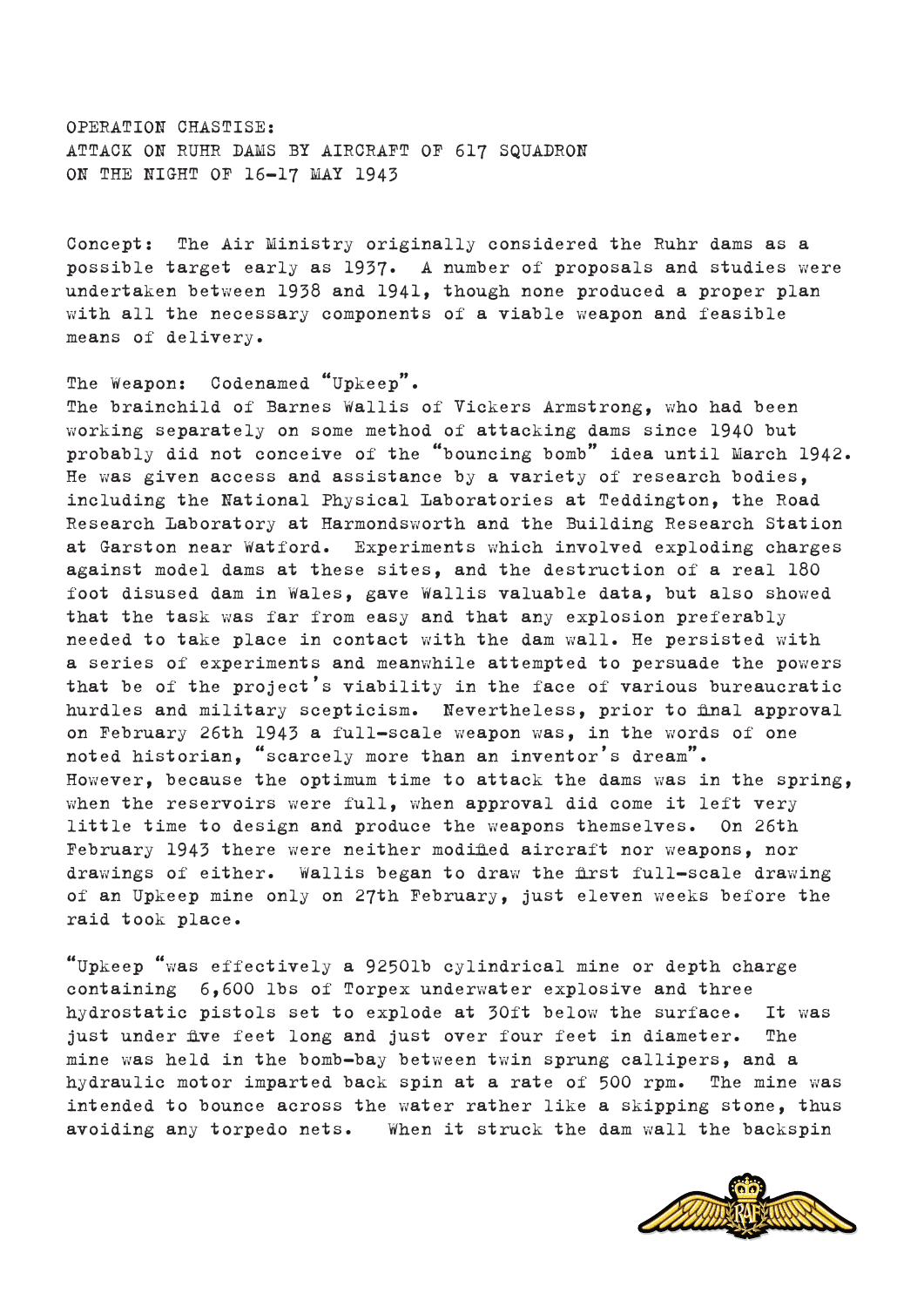

Trials. After initial trials dropping scaled down prototype weapons from a Wellington at Chesil Beach (Dec 1942 – March 1943), modified Lancasters were utilised during April and May to fly a series of tests dropping inert Upkeeps at Reculver on the Kent coast. The first trial drop was made on 13th April, just over a month before the raid. The mines

With such short timescales the firms involved, some of them natural rivals, had to co-operate or the project would be stillborn. Under the direction of the Chief Designer, Roy Chadwick, Avros set to work on modifying the three Lancasters and making the additional conversion sets, whilst Vickers-Armstrong in Barrow and Newcastle made the mine casings and the small drive engine for spinning the bombs. The Royal Ordnance Factory at Chorley in Lancashire would fill the casings with the torpex explosive. The Oxley Engineering company provided the steel for the "Upkeep" mines and the Hoffman Manufacturing company made the bearings for the drive mechanism. All these components and modifications had to be designed, manufactured and delivered in the eighty days between the 26th February and 17th May. The first modified Lancasters were delivered on 8th April and the last on 13th May just three days before the raid, and one aircraft used on the raid had been used in the experimental trials and arrived at Scampton only on the day itself. Vickers Armstrong at Barrow delivered the last of its fifty "Upkeep" mines to Chorley for filling with explosive on 9th April.

# The Role of Industry.

464 Provisioning". The mid-upper gun turret along with the bombbay doors was removed and callipers along with a drive motor and belt fitted in the aircraft to hold and spin the bomb. Twin spotlights were fitted see below along with VHF radio telephone which allowed direct speech communication between aircraft, which was not normal for bomber aircraft at the time. This would allow Wg Cdr Gibson personally to direct the raid. The final approval to start modifying just three Lancasters to conduct experiments came only on 26th February 1943 with conversion sets to be prepared for thirty, later reduced to twenty, aircraft. The first plans for the necessary modifications being drawn up on 1st March and the order for the conversion of the first aircraft being signed on 8th March.

would cause it to remain in contact with the face of the dam as it sank thus focusing the force of the explosion against the wall sufficient to rupture the massive stone structure.

Aircraft: Modified Avro Lancaster B Mk III Special known as "Type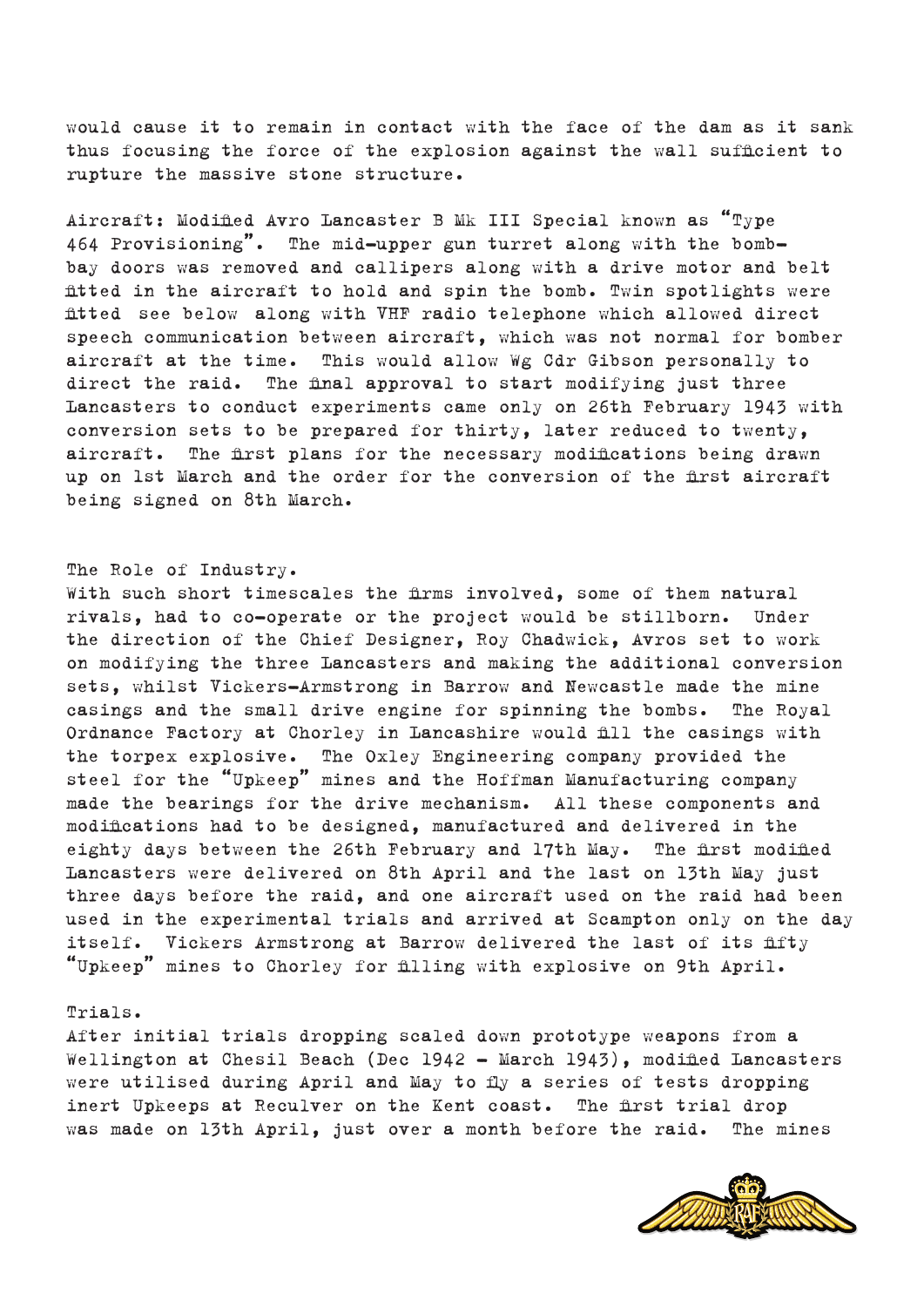were dropped at varying height and speed and differing bomb rotation speeds while Wallis attempted to work out the optimum approach height and speed for the raid. He also had to establish that spinning a massive four ton cylinder at several hundred rpm would neither rip it from the calliper arms, nor seriously affect the aircraft's flying characteristics. These trials also established that the original design of the "Upkeep", which included a spherical outer wooden casing held in place by metal rings like a beer barrel, was not robust enough to survive initial impact with the water. Although designed to make sure the mine would bounce for a greater distance, and run true, the wooden outer sphere repeatedly shattered leaving just the inner metal cylinder which had often continued bouncing along the surface during the trials after the casing broke away. On 21st April Wallis decided to dispense with the wooden casing and run "Upkeep" as a bare cylinder. The disadvantage was that if a cylindrical "Upkeep" was dropped on any plane but the horizontal it was likely to bite into the water on one side and either not bounce as well or go off line, or both. Even the cylinders, however, broke up and sank if they were dropped from too great a height or speed. On 24th April Wallis asked Gibson if he could drop the mine at 60' and 232 miles per hour. At this speed and if it was dropped at the right distance, the mine would survive the impact with the water, the aircraft would be clear of the splash as it hit the surface, the weapon would carry all the way to the dam, and the aircraft would be flying fast enough to have some chance of getting through the defences.

Air crew and Training: Number of air crew participating  $-133$  Number killed  $-53$ Number PoW: 3

RAF – 90; Royal Canadian Air Force – 29; Royal Australian Air Force – 12; Royal New Zealand Air Force – 2. Included in these figures were one American RCAF and one Anglo-American RAF and one Australian in the RAF.

A new squadron was formed at Scampton on 21st March, initially known as "X" Squadron and latterly as 617 Squadron, and the 24 year old Wing Commander Guy Gibson was personally selected to lead it by none other than Air Chief Marshal Sir Arthur "Bomber" Harris, the Commander-in-Chief of Bomber Command. Gibson had flown 71 bomber sorties and an entire tour of 99 sorties on night fighters and was already the holder of four gallantry awards - the Distinguished Service Order and bar and the Distinguished Flying Cross and bar.

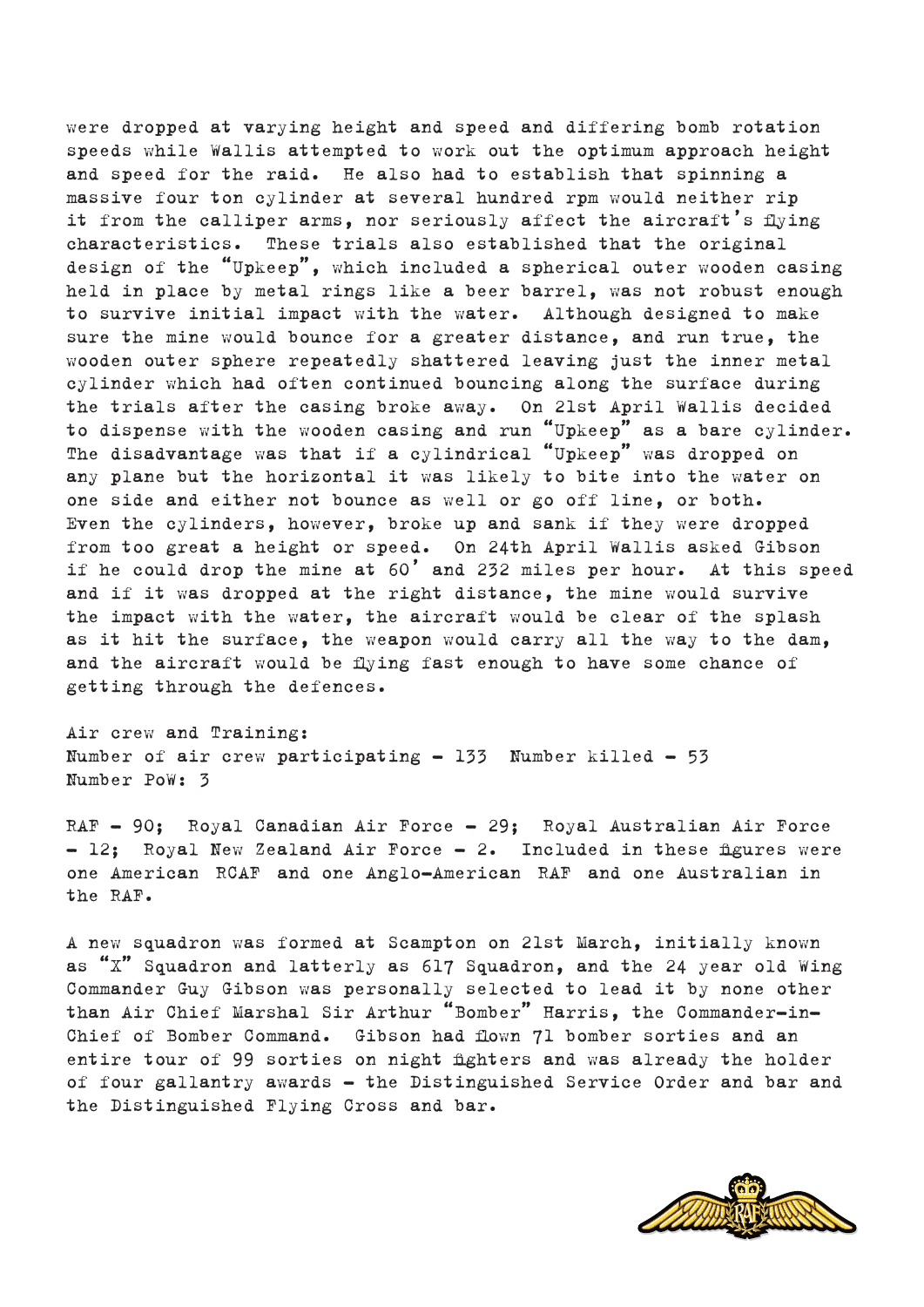Despite the "elite" tag and the presence of some very experienced airmen  $-$  e.g. the two flight commanders, Sqn Ldrs Dinghy' Young and 'Henry Maudslay, and experienced pilots such as Dave Shannon, 'Hoppy' Hopgood, Les Knight and Joe McCarthy - NOT all 617 Sqn air crew were veterans. Some had flown fewer than 10 missions and one less than 5 and some of the flight engineers on the raid were flying their first operational sortie. Not all had volunteered for 617, and not all were known to or selected by Gibson: one entire flight of 57 Squadron was simply posted en masse to 617 Squadron.

The crews, who had trained to operate their bombers at heights above 15000', with a measured approach to the target allowing accurate navigation, were put through an intensive training programme involving extensive low-level flying and cross-country navigation eventually moving on to do the same thing at night, flying at 150' over water, along with bombing practice. However, night-flying at that height with no moon was a a major problem and there were not enough moonlit nights, so four aircraft were fitted with an American system involving sheets of blue celluloid inside the Perspex and orange goggles, which gave the impression of moonlight when flying in the day. The aircraft flew very low, returning with dents and bits of foliage hanging off them and on at least two occasions birds smashed through the cockpit windscreens which could have been disastrous. However, despite many close shaves there were no serious accidents.

# Attack Method.

This varied depending on the type of dam. For the Mohne and Eder aircraft approached at SIXTY feet above the water IN THE DARK flying at 220 mph. For the earthen Sorpe dam aircraft flew along the dam very low at 180 mph and dropped the bomb, without spin, in the water alongside the middle of the dam. The barometric altimeters were not sensitive enough to give that accurate a reading and in any case the pilot could not look at the instrument panel at that height for fear of hitting the water. The aircraft therefore carried two spotlights which were angled so that when the beams met on the surface of the water the aircraft was flying at sixty feet, roughly twice the height of a normal house. The navigator watched the beams and called out "up" or "down" to the pilot. Flying very fast and very low with no modern radar aids with lights burning on your aircraft to show the enemy where you were was extremely hazardous. The wingspan of a Lancaster is 102' so there was a real danger of hitting the water as the aircraft made the tight turns on the approaches to the dams. At the Eder and Sorpe the topography of the surrounding countryside with steep hills and the dams in the valleys made the approach in the dark to drop the

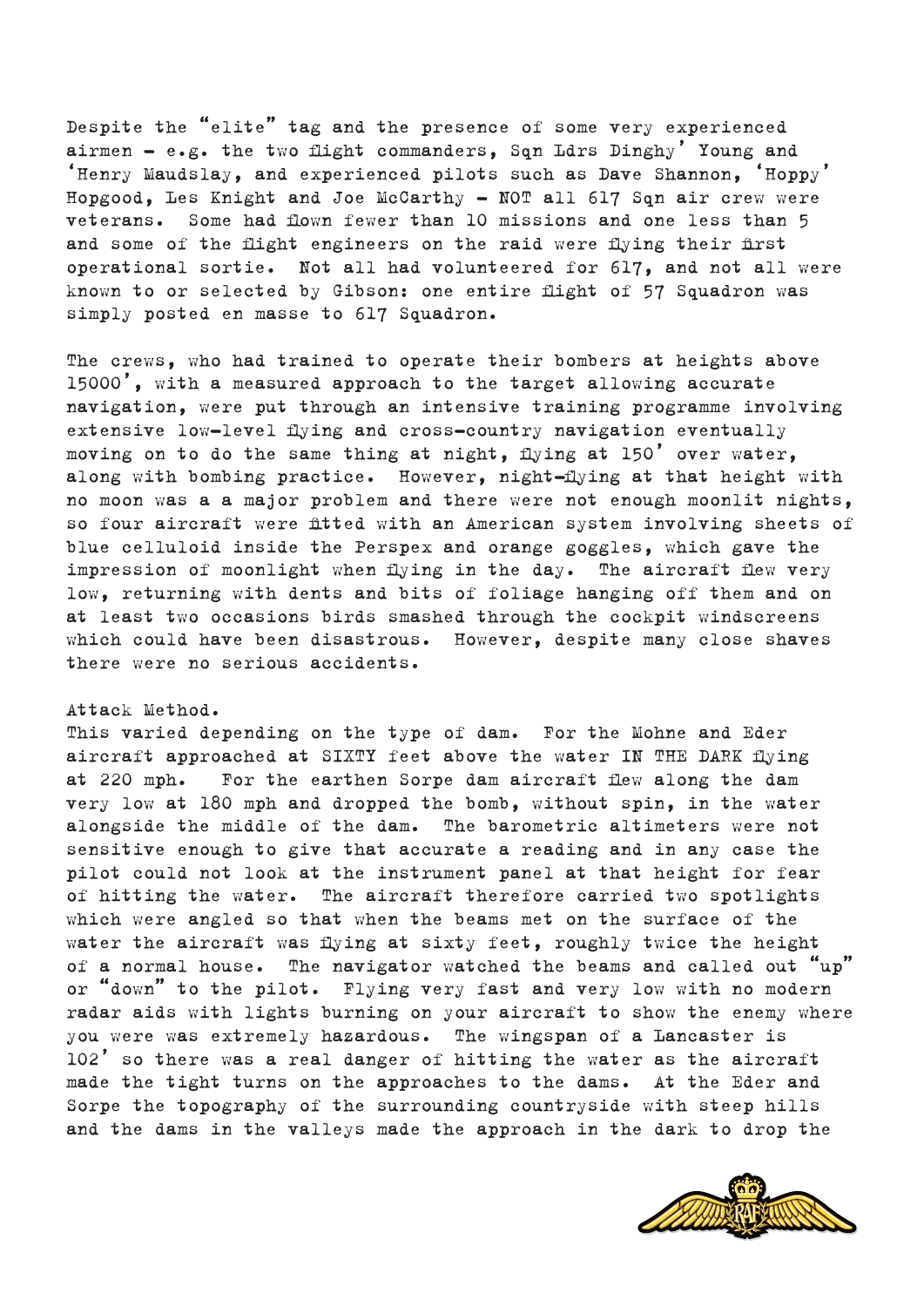bomb accurately in a large bomber very, very difficult. At the Eder the aircraft had to drop down from over 1000 feet to the lake and fly a curving approach hopping over a spit of land which rose to 50 feet less than a mile from the target, and then line up at the correct height and speed, before pulling up steeply to avoid the 300 feet hill which rose precipitously immediately behind the dam. To get the Lancaster down to 60 feet round and over the spit and lined up properly at right angles to the dam at 220 mph, and then make a climbing turn to getaway in the dark, was very challenging flying. At the Sorpe the aircraft had to fly over a 180-foot hill and dip down steeply to the dam just a quarter of a mile beyond to fly along and drop the bomb before climbing out using full power over another 300-foot hill immediately behind the dam. To make matters even more difficult a tall church steeple was exactly in line with the correct line of approach to the dam. The approach at the Mohne was slightly less daunting but still involved lifting the aircraft over a spit of land which rose to some 180 feet, but did provide some cover from the flak, and then dropping down to the surface of the lake to line up on the dam about a mile away. After dropping the mine the aircraft crossed the dam and then the pilot had to turn the big bomber round to the left away from flak positions to the right.

#### Outward Flight to Target.

The route to and from dams was also flown at very low level to avoid the defences. Their primitive radio navigation aids were usually jammed over enemy territory though some apparently worked up to the River Rhine – most navigation after crossing the Dutch coast was done by map reading and dead reckoning. This was extremely difficult at low level in moonlight, and very dangerous – two, aircraft hit power cables and crashed, and one hit the surface of the sea, lost its bomb and was very lucky to make it back to Scampton. Some aircraft flew beneath power cables on their way to the target and others flew along roads below the level of the surrounding trees. Others strayed off course by just a few miles, which it was almost impossible to avoid doing, but the route had been designed to avoid flak defences, though not all were known, and some of the unlucky ones who strayed in the wrong place were shot down.

Three waves of aircraft were sent to attack. First Wave  $-$  9 aircraft in 3 "vics" of 3. To attack the Mohne, Eder and Sorpe dams. Aircraft Captains: Gibson, Martin, Hopgood; Young, Shannon, Maltby; Maudslay, Knight, Astell.

Second Wave – 5 aircraft. To attack the Sorpe. Aircraft Captains: Barlow, Munro, Rice, Byers, McCarthy.

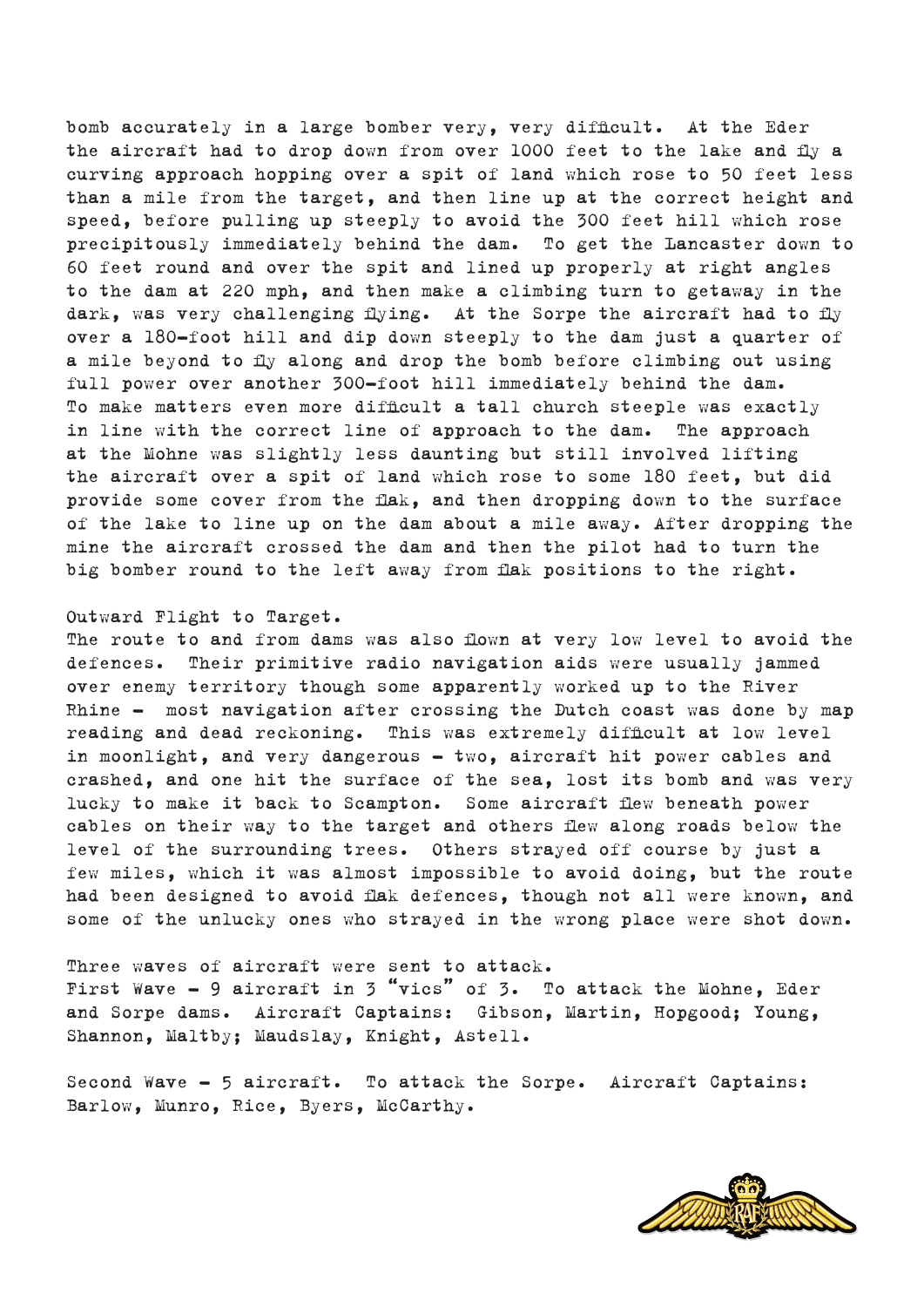Third Wave – 5 aircraft. Airborne reserve. Aircraft Captains: Ottley, Burpee, Brown, Townsend, Anderson.

Despatched: 19 Attacking dam: 11 Lost: 8 Aborted mission: 2

The waves followed different routes and the second wave actually took off first as it had the longest route. The weather produced stronger winds than forecast and this caused serious problems for the second wave, which actually crossed the Dutch coast first. Unforecast winds had pushed the aircraft south of their intended track. One aircraft, that of Byers, strayed over the heavily defended island of Texel, rather than the intended landfall at the apparently undefended but similar looking island of Vlieland. Byers' aircraft was shot down and the crew were all killed. A short while later Munro's aircraft flew over Vlieland, but was hit by fire from a flak battery whose presence was not known. Munro's aircraft was damaged and he was forced to return to Scampton. A different disaster befell Rice, whose aircraft hit the surface of the sea, ripping the Upkeep mine free and flooding the back of the aircraft with seawater. A shaken but very lucky Rice and crew also returned to Scampton. Some while later Barlow's aircraft hit power lines, possibly after being struck by flak, and crashed with the loss of all on board. Four out of five aircraft from the second wave had thus been lost or had aborted within a short space of time. The fifth crew, McCarthy's, had hurriedly had to change aircraft at Scampton because of a technical problem and were flying twenty minutes behind the others in the second wave. They crossed at Vlieland and were fired on but not hit, McCarthy reporting that he sank down to fly between two large dunes to provide cover from the flak! Later in the trip the aircraft was hit by a cannon shell which hit the undercarriage nacelle and burst the starboard tyre.

The first wave, unlike the second, took-off in vics of three and tried to maintain this loose formation on the way to the target, which was very unusual for a night operation. Like the second wave, some of these aircraft were also pushed off-course and the first vic, led by Gibson, crossed the coast at the ominously and appropriately named island of Overflakee, which was heavily defended. Flying very fast and very low they were luckier than the aircraft of the second wave and caught the Germans by surprise and went across unscathed. The second vic, ten minutes behind, had climbed higher to use their radio aids and discovered the unforecast wind, so were on course. However, climbing to use the radio aids probably exposed them to the German radars, and although they crossed at the right place, the defences were awake and

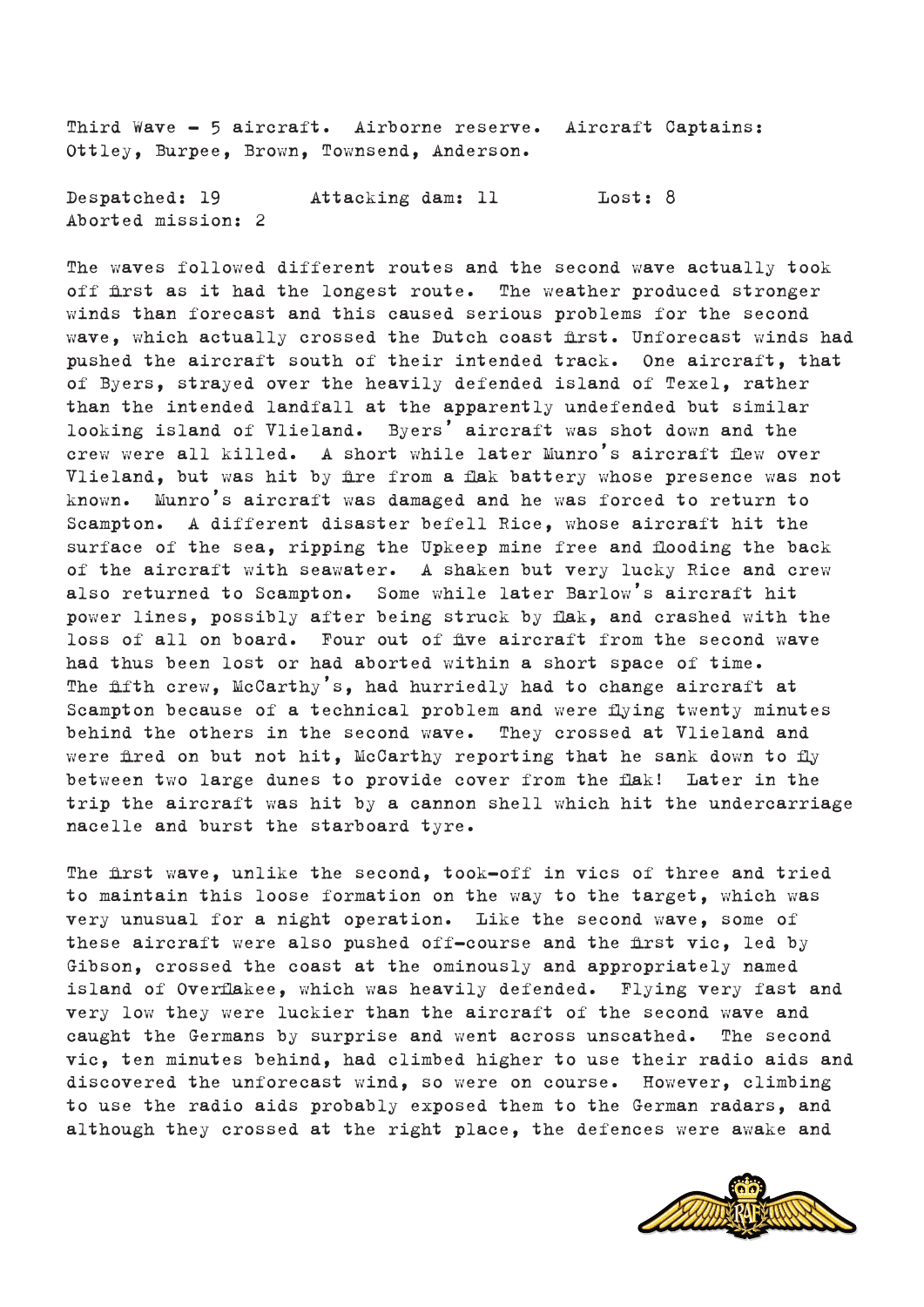fired on the aircraft. The third trio, Maudslay, Astell and Knight, were on course and crossed the coast unscathed. En route to the Mohne, Gibson's vic came under fire several times and Hopgood's aircraft was damaged.  $-$  Young's vic made it to the dam without damage despite being fired on, although Shannon's aircraft was hit as it arrived at the Mohne by flak from one of the towers on the dam. The third vic was not so lucky and Astell's aircraft collided with high tension cables north of the Ruhr. The aircraft crashed in flames and all the crew were killed.

The third wave took off some time after the first two with the first aircraft taking off shortly after midnight. Each aircraft was detailed to one of the alternative targets and was also to be prepared to attack the Mohne or Eder if they did not receive a direct order in the air to attack the alternative dam. The first aircraft off was Ottley's, and it was instructed by radio at 0230 to attack the Lister dam, and the message was acknowledged by the aircraft, but two minutes later another message changed this to the Sorpe. No acknowledgement was received. Ottley had strayed over the heavily defended town of Hamm in the Ruhr and his aircraft was hit and caught fire, crashed, and the fuel tanks and then the mine exploded. Incredibly, the rear gunner, Sergeant Tees was blown clear still inside his turret by one of the explosions and survived, badly burned, to become a PoW. The aircraft's demise was witnessed by other crews, including that of Gibson who was passing to the north of Hamm on his return journey and who hoped, vainly, that the exploding aircraft was a night fighter. The second aircraft in the wave, piloted by Burpee, also strayed off course, and flew over a German airfield at Gilze-Rijen near Tilburg where it was hit by flak, caught fire and exploded, before crashing on the edge of the airfield, killing all on board. Brown and Townsend were also sorely troubled by flak but survived unscathed, not least by flying below the height of the trees on occasion. The last to leave Scampton was Cyril Anderson, who was also plagued by searchlights and flak which drove him away from his prescribed route and his rear guns also malfunctioned. Deep over enemy territory Anderson and his crew could not pinpoint their position as mist obscured many of the landmarks they were looking for. Eventually, shortly after three in the morning they abandoned the mission and turned for home to fly back the way they had come whilst it was still dark.

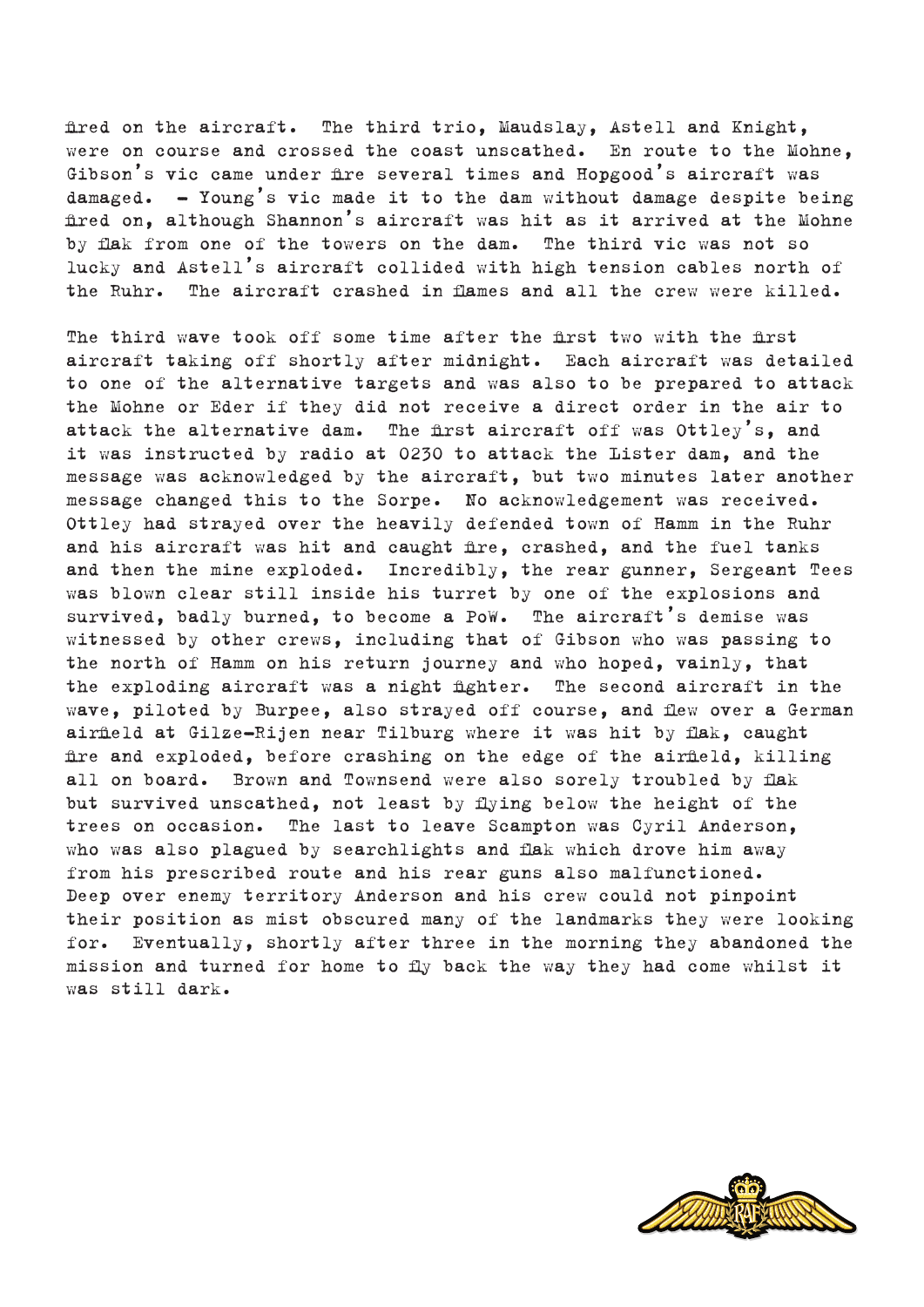The Attacks.

### The Mohne.

The first dam to be attacked was the Mohne. Gibson flew over the dam once and then informed the other aircraft circling out of range of the flak that he was going to attack. As the aircraft passed over the spit of land, so low that the bomb-aimer told Gibson he was going to hit the trees, the navigator turned on the spotlights and gave Gibson instructions of "down down" until the aircraft was at  $60'$ , meanwhile the mine was spinning at 500 rpm and the bomb-aimer using the primitive but effective home-made sight waited for the right moment to release the bomb. The flak towers on the dam opened fire and the front-gunner of Gibson's Lancaster fired back. Gibson admitted to being very frightened as his brightly lit aircraft became the target for every gun in the area but concentrated on keeping the aircraft lined up and rock steady at 60' while his flight engineer adjusted the speed. At 28 minutes past midnight they dropped their Upkeep mine at 230 mph on a bearing of 330 degrees. It bounced three times, but sank short of the wall. After a short delay the hydrostatic pistols detonated the bomb at the correct depth and a great spout of water surged up and over the dam wall. At first it was thought the dam had collapsed, but as the water subsided it was seen still to be intact. After allowing the waters of the lake to settle, Gibson called Hopgood in to attack. The flak gunners now knew what to expect and the aircraft was seen to be hit several times on the approach. The bomb-aimer knew that their orders were to be sure to drop the mine correctly and was considering ordering another run when the aircraft was hit. Hopgood ordered the mine to be released. This, unsurprisingly, resulted in the bomb being dropped late, and it bounced right over the dam and exploded, wrecking the main power house. Hopgood's aircraft was on fire and he ordered the crew to bale out as the Lancaster struggled to 500' and then exploded. Only the rear gunner and the bomb-aimer baled out successfully and both men had chosen to pull the ripcord of their parachutes inside the aircraft, which undoubtedly saved their lives – all the other crewmembers perished. Martin attacked next, with Gibson flying alongside him to distract the flak gunners, and the mine was dropped at 38 minutes past midnight on a bearing of 335 degrees at 217 mph. It veered to the left and exploded near the bank of the reservoir twenty yards from the dam.

Gibson now called up Young. Martin flew on Young's left to distract the gunners while Gibson flew parallel to the dam on the downstream side hoping to divide the fire from the defences on and beyond the dam. Young made the perfect approach and drop, and his bomb hit the

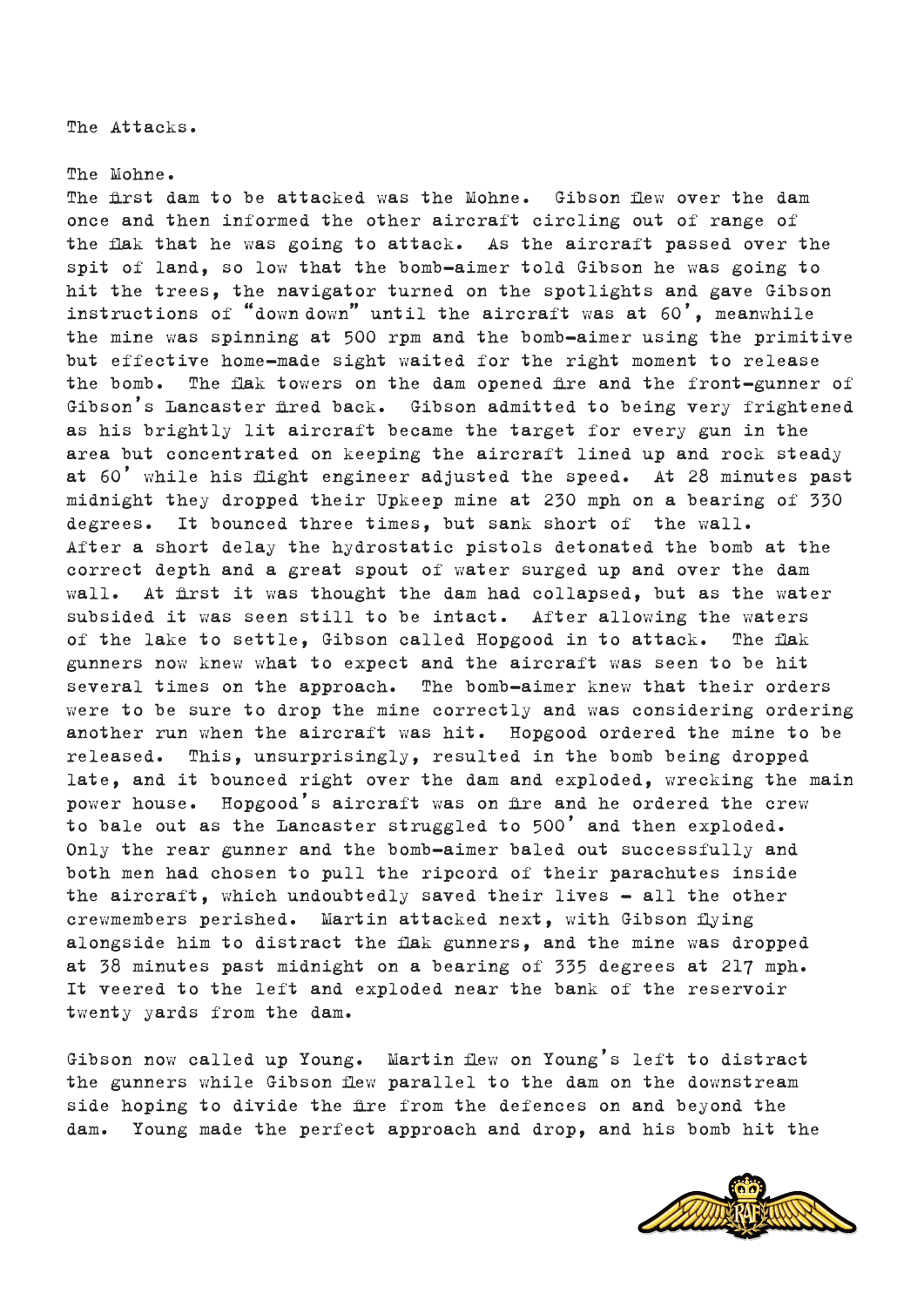centre of the dam. The dam was apparently intact after the attack, and Maltby was making his bomb run with Martin and Gibson both acting as decoys when he saw the centre of the dam crumbling. Maltby veered to one side and dropped his mine which bounced, struck the dam and exploded. The dam was already failing before Maltby's mine exploded, and now millions of gallons of water were pouring through the breach and down the valley and beyond. Gibson, who had already ordered Shannon to prepare to attack, cancelled the order and instructed Shannon, Maudslay, and Knight to accompany him to the Eder dam, along with Young, who was to act as deputy leader if anything happened to Gibson.

# The Sorpe.

Meanwhile the sole survivor of the second wave, McCarthy, had arrived at the Sorpe which had been difficult to find because of low mist in the valleys. It was immediately apparent that the approach to the dam was extremely challenging, and so it proved. McCarthy flew the approach nine times but found it difficult to clear the high hill and then bring the Lancaster down low enough, with the church steeple on the approach proving particularly troublesome, and either McCarthy himself or his bomb-aimer were not satisfied that all was right and called for the aircraft to go around again. The other members of the crew became restless as the bomber had now been circuiting the dam for half an hour and they were also puzzled that no other aircraft from the second wave had appeared. Eventually, on the tenth approach both McCarthy and his bomb-aimer were satisfied that the approach was perfect and dropped the bomb alongside the dam. Two and a half hours later Brown, who had received a radio message directing his aircraft to attack the Sorpe while in the air, arrived at the dam and found that the ground mist was now even thicker. Brown found the approach no easier than McCarthy, and the thickening mist made flying the circuit correctly difficult even though the dam itself was clear, and after flying into a mist-bound nearby valley and nearly crashing he ordered that incendiaries be dropped round the circuit to help him. In all Brown flew five separate approaches before dropping the mine on his sixth attempt. Although both mines exploded close to the dam and caused considerable damage, no breach occurred. The loss of so many from the second wave had seriously weakened the assault on the Sorpe and it survived the attack.

#### The Eder.

The aircraft flying to the Eder all had difficult finding it in the thickening mists and when Gibson eventually located it he fired a red flare to attract the other crews. As at the Sorpe the approach proved very difficult. Shannon flew three or four approaches without being

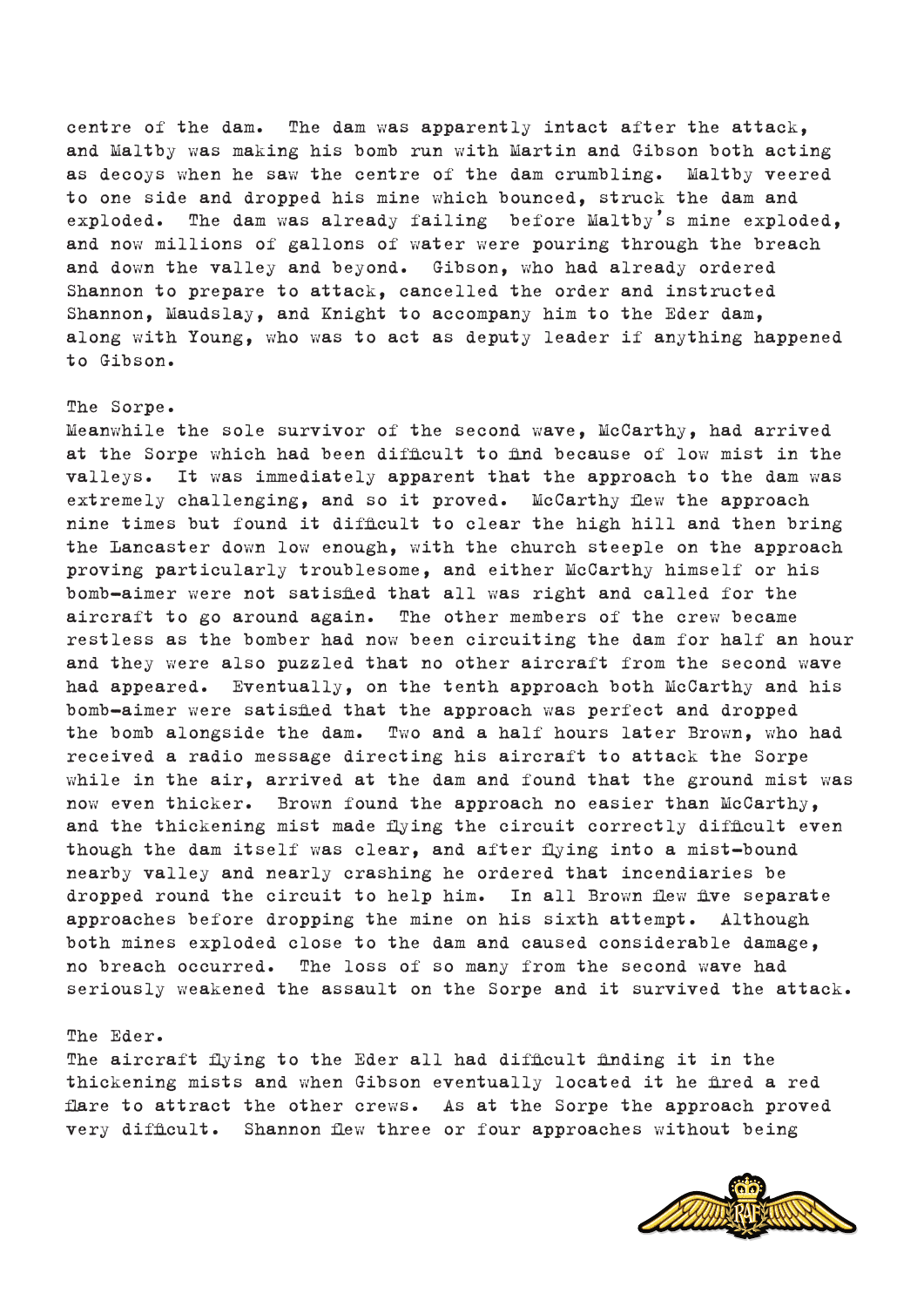able to get the Lancaster low enough after the steep dive and sharp turn. Maudslay then tried twice with similar results. Shannon flew two more approaches before he and his bomb-aimer were satisfied, dropping his mine at 1.39 in the morning. Maudslay then flew down the valley for the third time. The watching Gibson thought that he saw something hanging from the Lancaster as if it had previously been damaged. The mine was released but probably too close to the dam and exploded on hitting the parapet shortly after Maudslay's aircraft passed over it. It is not clear whether the aircraft was caught in the explosion of its own Upkeep or not, as the eyewitnesses differed. Maudslay made brief and indistinct radio contact with Gibson and is known to have left the area immediately, suggesting his aircraft may indeed have been damaged. Knight attacked next, making one dummy run, before dropping his mine at the correct height, speed and alignment. It hit the dam, sank, and exploded at the correct depth. The dam crumbled and collapsed and the water poured into the valley beyond.

### The Ennepe/Bever.

Apart from Brown, the only other aircraft of the third wave to make an attack was Townsend, who believed he dropped his mine at the Ennepe dam. As with the other dams he found flying the right approach at the right speed and height difficult and made three dummy runs before dropping the weapon on his fourth approach. It exploded short of the dam and no significant damage resulted. It is almost certain that Townsend actually attacked another dam in the area, the Bever, as German sources report an attack on this dam but none on the Ennepe.

### Homeward Bound.

Of the nineteen aircraft which left Scampton eleven had made attacks, resulting in breaches at the Mohne and Eder and damage to the Sorpe. Two aircraft had returned early, five had been lost on the outward journey and one at the Mohne dam. The surviving aircraft, including one which could not find its target, still had to make their way home across hundreds of miles of hostile territory. On the return trip two more aircraft were to be shot down. The victims were two of the most senior and experienced members of the Squadron. Maudslay's aircraft may or may not have been caught in the explosion of its own weapon over the Eder and suffered further damage. Two radio messages were heard from the aircraft after the attack and it is clear that it headed for home as soon as it had dropped its mine. Probably damaged it strayed too close to the oil refineries at Emmerich on its return journey and was shot down by the flak defences. Young very nearly made it home but fell victim to German flak batteries on the coast of Holland and crashed into the sea. There were no survivors from either aircraft.